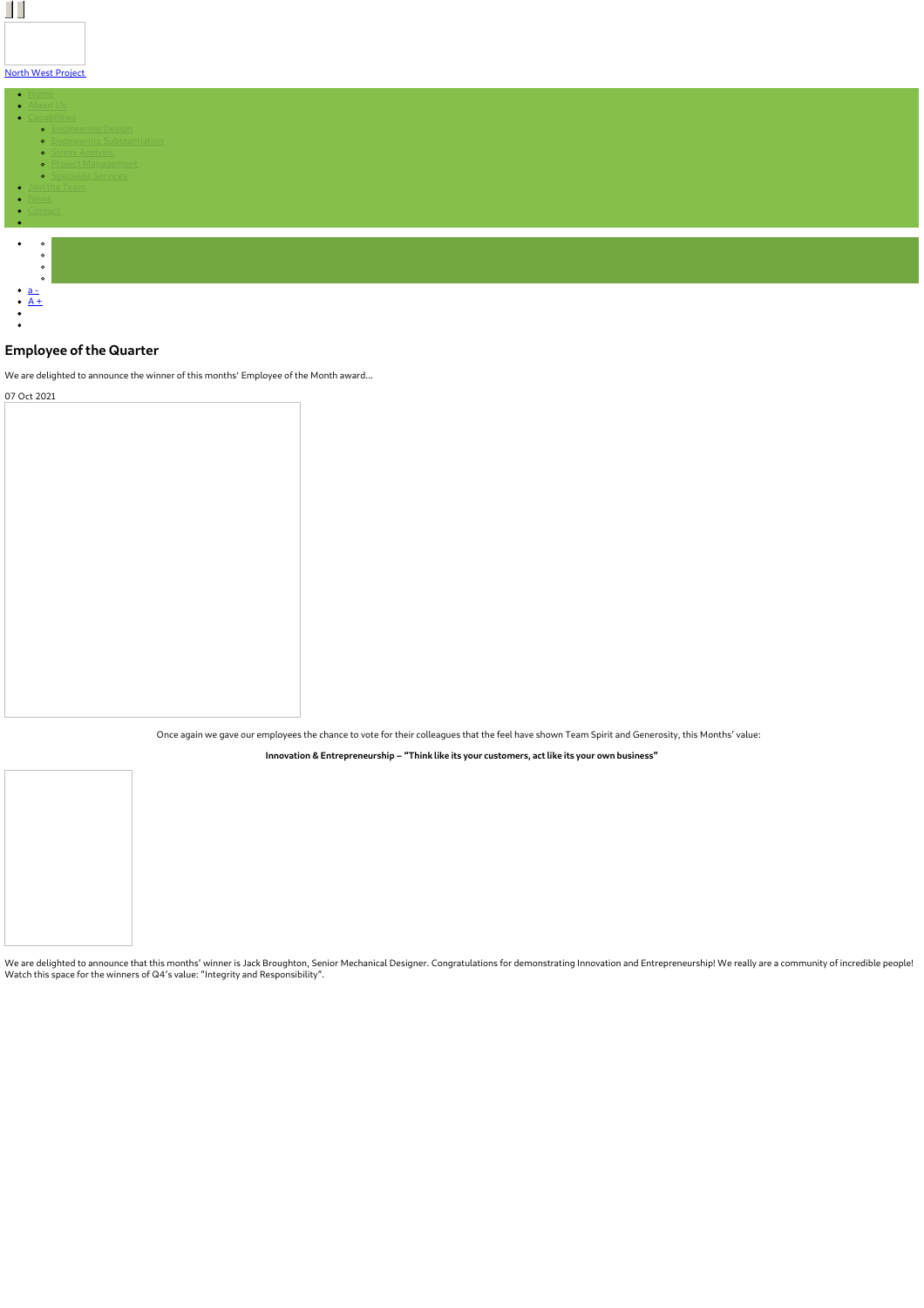#### See all [news](https://www.northwestprojects.co.uk/news/)

#### Search

 $\overline{\phantom{a}}$ 

## Back to Top

#### **Follow us !**

- $\frac{1}{2}$ 
	-
	- <u>[Cookies](https://www.northwestprojects.co.uk/cookies/)</u><br>[Privacy](https://www.northwestprojects.co.uk/privacy/)<br>[Contact](https://www.northwestprojects.co.uk/contact/)
	-

### **Group websites**

# 

#### **Sites country**

- <u>[Austria](http://www.vinci-energies.at/)</u><br>[Belgium](http://www.vinci-energies.be/)
- 
- <u>[Brasil](http://www.vinci-energies.com.br/en/home/)</u><br>Czech [Republic](http://www.vinci-energies.cz/)
- 
- <u>[Danemark](http://www.vinci-energies.dk/)</u><br>[Germany](http://www.vinci-energies.de/)
- 
- [Indonesia](http://www.vinci-energies.co.id/)<br>[Italy](http://www.vinci-energies.it/)
- 
- <u>[Morocco](http://www.vinci-energies.ma/)</u><br>[Netherlands](http://www.vinci-energies.nl/)
- <u>Nordic [countries](http://www.vinci-energies.dk/)</u><br>Norwa<u>y</u>
- 
- <u>[Poland](http://www.vinci-energies.pl)</u><br>[Portugal](http://www.vinci-energies.pt/)
- 
- [Romania](http://www.vinci-energies.ro/) [Slovakia](http://www.vinci-energies.sk/)
- [Spain](http://www.vinci-energies.es/)<br>[Sweden](http://www.vinci-energies.se/)
- 
- [Switzerland](http://www.vinci-energies.ch/)<br>United [Kingdom](http://www.vinci-energies.co.uk/)

#### **Sites business**

- [Actemium](https://www.cegelec-ndt-pes.com) NDT PES<br>[Advanced](http://www.advanced-energies.com/) Energies
- 
- 
- Ancelin [Réseaux](http://www.ancelinreseaux.fr/)<br>[Application](https://www.applications-icc.fr) Initiative Commune Connectée
- <u>Atexia [Systemes](https://www.atexia-systemes.fr/)</u><br>[Atexia-Projets](https://www.atexia-projets.fr/)
- 
- Atis [France](https://www.atis-france.fr)<br>[Autochim](http://www.autochim.com/fr/)
- 
- [Barillec](http://www.barillec-sitel.fr) Marine<br>Barillec Sitel
- <mark>[Batifoix](https://www.batifoix.fr)</mark><br>Blue [Power](https://www.blue-power.it/)
-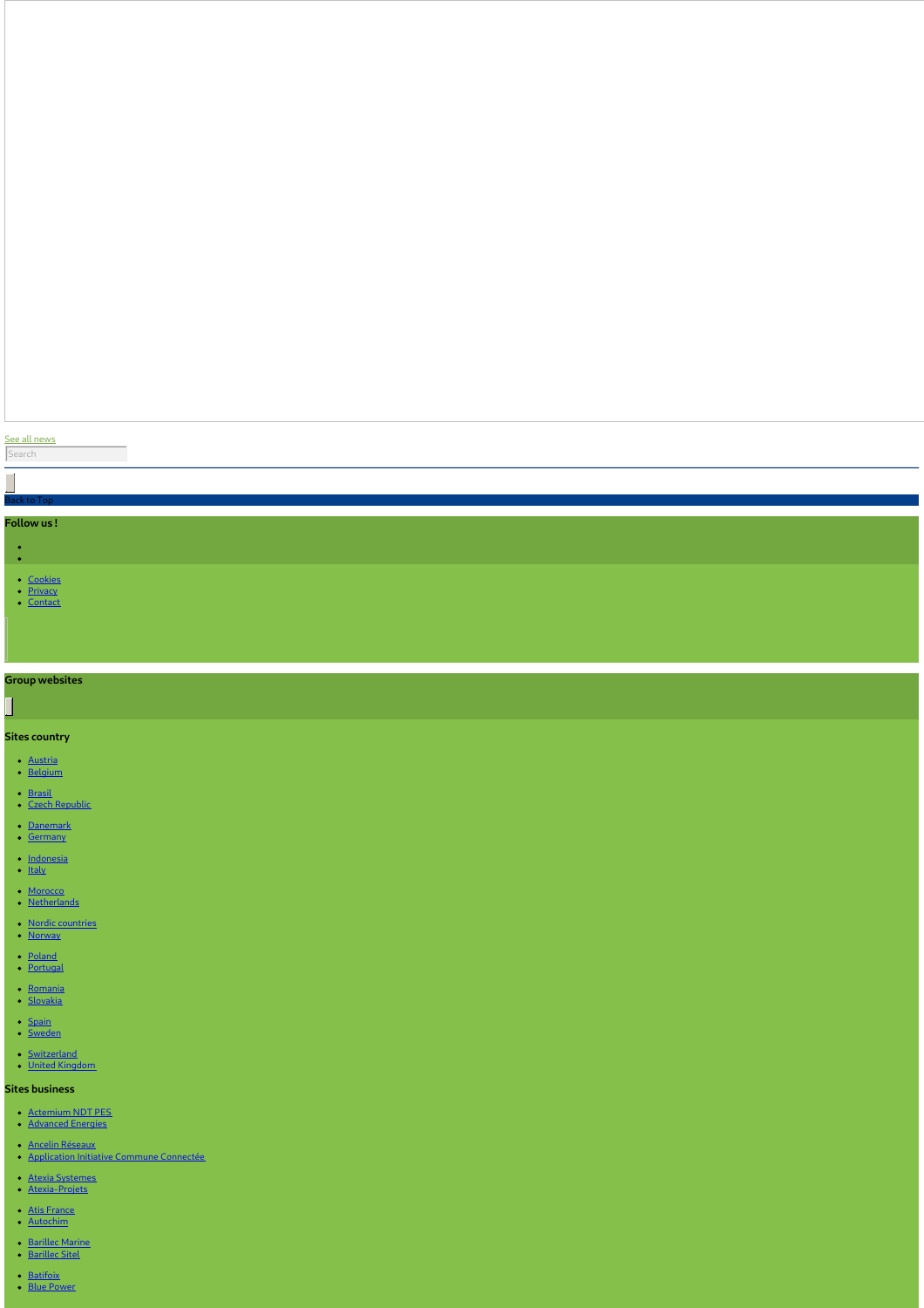- <u>[Bohsung](https://www.bohsung.de/)</u><br>[Boiron](https://www.sas-boiron.com)
- <u>C2C [Réseaux](https://www.c2c-reseaux.fr)</u><br>[Calan](https://www.calanmegadrop.de/) Mega Dro<u>p</u>
- 
- <mark>Calan [Smart](https://www.calansmartspray.de/) Spray</mark><br>[CalanCool](https://www.calancool.de/)
- 
- <u>[Cap-Sécurité](https://www.capsecurite.com/)</u><br>[Carbonfootprint](https://www.carbonfootprintapp.de/) Ap<u>p</u>
- 
- <u>CEE [Allier](http://www.ceeallier.fr/)</u><br>CEF [Nord](https://www.cefnord.com)
- 
- <mark>[Cegelec](https://www.cegelec-alsace.com) 3s</mark><br>Cegelec Alsace
- 
- <u>[Cegelec](http://www.cegelec-angers-data-center.fr/) Ancenis Infras</u><br><u>Cegelec Angers Data Center</u>
- Cegelec [Belgium](http://www.cegelec.be/) Cegelec [Bordeaux](https://www.cegelec-bordeaux.fr)
- 
- <u>Cegelec [Bourgogne](https://www.cegelec-bourgogne.com)</u><br><u>Cegelec [Bretagne](http://www.cegelec-bretagne.fr/fr/)</u>
- 
- <u>[Cegelec](https://www.cegelec-cem.fr/) CEM</u><br><u>Cegelec Centre Est [Tertiaire](http://www.cegelec-lyon.com/)</u>
- <u>Cegelec Centre Est [Tertiaire](https://www.cegelec-centre-est-tertiaire.fr/)</u><br><u>Cegelec [Champagne](https://www.cegelec-champagne-ardenne-tertiaire.com) Ardenne Tertiaire</u>
- 
- <u>[Cegelec](http://www.cegelec-clim-ouest.fr/fr/) Clim Ouest</u><br>Cegelec [Défense](http://www.cegelec-defense.com)
- 
- <u>Cegelec [Dunkerque](https://www.cegelec-dunkerque.com)</u><br>Cegelec Fire [Solutions](http://www.cegelec.nl)
- <u>[Cegelec](https://www.cegelec-guyane.fr) Guyane</u><br>Cegelec La [Rochelle](https://www.cegelec-la-rochelle.fr)
- 
- <u>Cegelec [Lannion](https://www.cegelec-lannion-infras.fr/) Infra</u><br>Cegelec [Limousin](http://www.cegelec-limousin.fr/)
- <u>Cegelec [Lorraine](https://www.cegelec-lorraine.com)</u><br>[Cegelec](http://www.cegelec-nord-grands-projets.com) Nord Grands Projets
- 
- <u>Cegelec [Nouvelle-Calédonie](https://www.cegelec.nc)</u><br><u>Cegelec [Occitanie](https://www.cegelec-occitanie-tertiaire.fr/) Tertiaire</u>
- 
- <u>Cegelec Orléans [Tertiaire](https://cegelec-orleans-tertiaire.fr)</u><br>[Cegelec](http://www.cegelec-pays-de-la-loire.fr) Pays de la Loire
- <u>[Cegelec](https://www.cegelec-pays-de-savoie.fr/) Pays de Savoie </u><br>Cegelec [Perpignan](https://www.cegelec-perpignan.com)
- 
- <u>Cegelec [Polynésie](http://www.cegelec-polynesie.com)</u><br>[Cegelec](http://www.cegelec-projets-espace.com/) Projets Espace
- <u>Cegelec Projets [Hydrogène](https://www.cegelec-projets-hydrogene.fr)</u><br>[Cegelec](https://www.cegelec-rennes-projets.fr/) Rennes Projets
- <u>Cegelec Reunion [Ascenseurs](https://www.cegelec-reunion-ascenseurs.com)</u><br>[Cegelec](https://www.cegelec-stm.fr/) STM
- 
- <u>Cegelec [Strasbourg](http://www.cegelec-strasbourg.fr/)</u><br>Cegelec Tours [Electricité](https://www.cegelec-tours-electricite.fr/)
- <u>Cegelec [Valenciennes](http://www.cegelec-valenciennes-tertiaire.com/) Tertiaire</u><br>[Cegelec-CSS](https://www.cegelec-css.com/)
- 
- <u>[Chatenet](https://www.chatenet-sas.fr)</u><br>[Cinodis](https://www.cinodis.fr/)
- <u>City [Electric](https://www.city-electric.lu)</u><br>[Clède](https://www.clede.fr)
- 
- <u>[Clémançon](https://www.clemancon.fr)</u><br>[Comantec](https://www.comantec.be/)
- <u>[Comsip](http://www.comsip.fr/en/)</u><br>[Conductor](https://www.conductor.as/)
- 
- <u>Cougar [Automation](https://www.cougar-automation.com/)</u><br>DECHOW [Gebäude.Technik](https://www.dechow-dl-gmbh.de/)
- 
- <u>[Degreane](http://www.degreane-horizon.fr) Horizon</u><br>[Dégréane](https://www.degreane.fr/) SA
- 
- [DEGW](https://www.degwfrance.com/) France<br>[Delaire](https://www.sas-delaire.fr/)
- 
- <u>[Delporte](https://www.delporte.fr/)</u><br>Demouselle [Pas-de-Calais](https://www.demouselle-pas-de-calais.fr)
- [Distribution](https://www.dme-energies.com) de Matériel Electrique<br>Duval [Electricité](https://duval-electricite.fr/)
- 
- <u>[EEP](https://www.eep.fr)</u><br>[EGEV](https://www.egev.fr/)
- 
- [EITE](https://www.eite-entreprises.fr/) Elec [Ouest](http://www.elec-ouest.fr)
- 
- <mark>[Elec-sa](https://www.elec-sa.fr/)</mark><br>[Electromontage](https://www.electromontage.fr/)
- 
- [Elektro](https://www.elektro-stiller.de) Stiller Eltek [Systems](https://www.eltek-systems.com/)
- Emil [Lundgren](https://www.emillundgren.se/) [Enertech](https://www.enertech-eut.de/)
- 
- [Enfrasys](https://www.enfrasys.fr/) ENSYSTA [Refrigeration](http://www.ensysta.be/nl/)
- [Entreprise](http://www.i-e-p.fr) IEP FG [Synerys](https://www.fgsynerys.fr)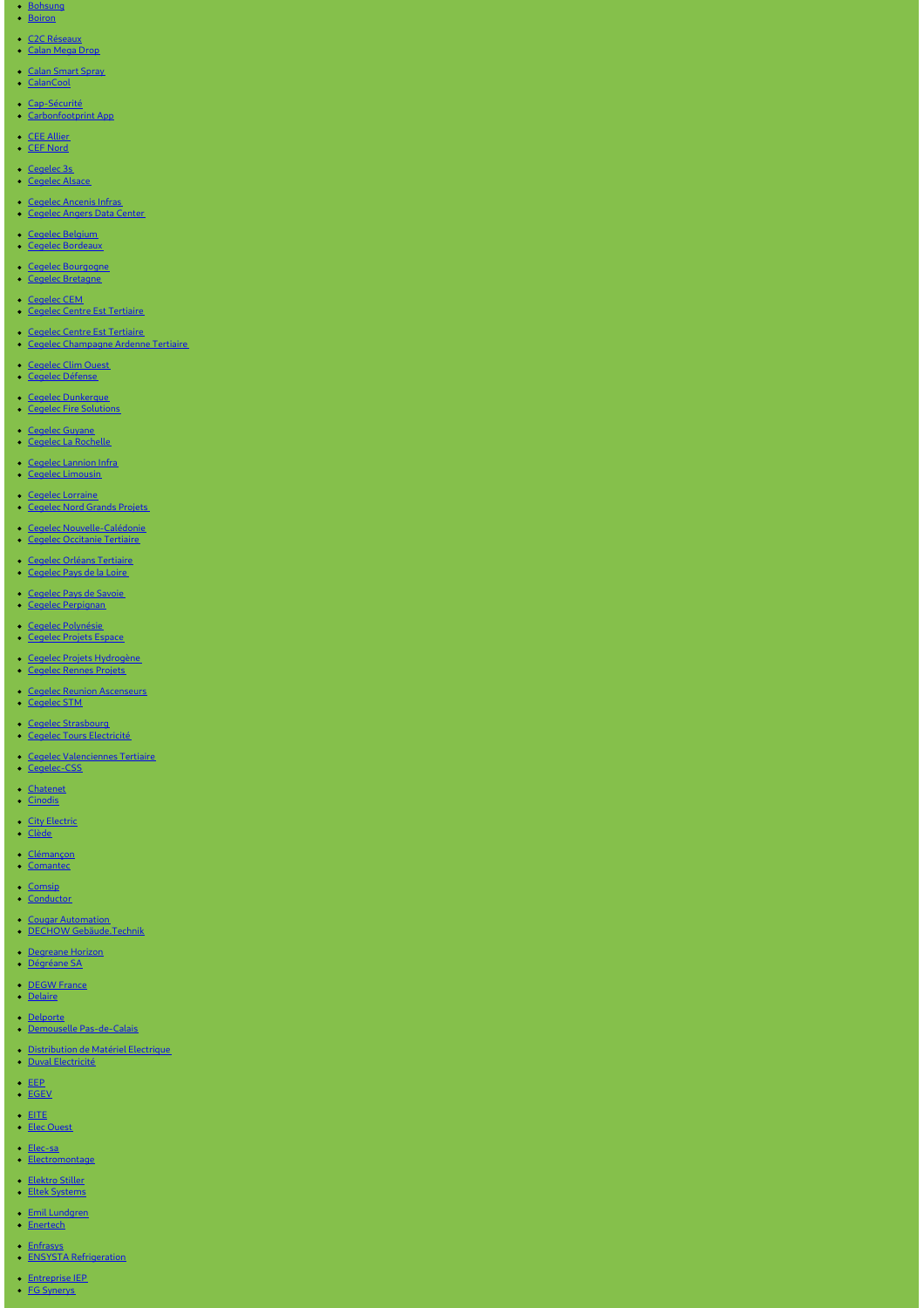- Fournié [Grospaud](https://www.fgtlse.fr) Smart Building Fradin [Bretton](http://www.fradin-bretton.fr/)
- 
- 
- France [Ingénierie](https://www.france-ingenierie-process.com/) Process [Frimeca](https://www.frimeca.com/)
- 
- <u>[Froid14](http://www.froid14.com/)</u><br>Gauriau [Entreprise](http://www.gauriau-entreprise.fr/)
- 
- <u>Getelec [Guadeloupe](http://www.getelec-guadeloupe.fr/)</u><br>[Getelec](https://www.getelec-guyane.fr/) Guyane
- 
- 
- <u>Getelec [Martinique](https://www.getelec-martinique.fr)</u><br>[Gétéo](https://www.geteo.fr/)
- 
- <u>[Greenaffair](https://www.greenaffair.com)</u><br>[GT](http://www.gt-iris.fr/) Iri<u>s</u>
- GT [Morbihan](https://www.gt-morbihan.com) • GT [Vendée](http://www.gt-vendee.fr/)
- 
- <u>[GT-Cornouaille](https://www.gt-cornouaille.fr/)</u><br>GTIE Air & [Défense](https://www.gtie-airetdefense.fr)
- 
- <u>GTIE [Armorique](https://www.gtie-armorique.com)</u><br>GTIE [Rennes](http://www.gtie-rennes.com/)
- 
- <u>GTIE [Tertiaire](https://www.gtie-tertiaire.com/)</u><br>Guy [Chatel](http://guy-chatel.fr/)
- 
- [Hooyberghs](https://www.hooyberghs.be/) [I.C.Entreprises](http://www.ic-entreprises.com/)
- <u>[I.F.A.T](https://www.ifat.fr)</u><br><u>[I2R](http://www.i2r-ingenierie.com/)</u>
- 
- <u>IDF [Thermic](http://www.idf-thermic.com/)</u><br>[IFAT](https://www.ifat.fr/)
- 
- <u>[Imhoff](https://www.imhoff.fr)</u><br>Initiative Commune [Connectée](https://www.initiativecommuneconnectee.fr)
- 
- [Innovative](https://www.icpack.fr) City Pack [Inspa-Pumpenservice](https://www.inspa-pumpenservice.de/)
- <u>[ITB](https:)</u><br>Jean [Graniou](https://www.jeangraniou.fr/)
- 
- Kellal [Maintenance](https://www.kellal-maintenance.fr/) [L'entreprise](http://www.lentreprise-electrique.fr/) Electrique
- 
- Le Froid [Provençal](https://www.lefroidprovencal.fr) Lee [Sormea](https://www.lee-sormea.com)
- 
- Lefort [Francheteau](https://www.lefortfrancheteau.com/) [Lesens](https://www.lesens-erea.fr/) EREA
- 
- <u>[Lesot](https://www.lesot.fr)</u><br>Lucitea [Atlantique](http://www.lucitea-atlantique.fr)
- <u>[Maksmacht](https://www.maksmacht.de/)</u><br>[Manei](https://www.manei-lift.fr) Lift
- 
- <u>Masselin [Fabrication](http://masselin-fabrication.fr/)</u><br>[Masselin](http://www.masselin-grand-ouest.fr/) Grand Ouest
- 
- <u>[Merelec](https://www.merelec.fr)</u><br>[Mobility](https://www.mobility-way.com) Wa<u>y</u>
- 
- Monnier [Entreprises](http://www.monnier-energies.com/)<br>[NAE-France](https://www.nae-france.com/)
- <u>North West [Projects](https://www.northwestprojects.co.uk/)</u><br>Omexom [Technikforum](https://www.omexom-technikforum.de)
- 
- <u>[Omnidec](https://www.omnidec.com/)</u><br>Paumier [Industrie](https://www.paumier-industrie.fr)
- 
- [Paumier](https://www.paumier-marine.fr) Marine [Paumier](https://www.paumier-sa.fr) SA
- 
- [Process](http://www.process-energy.fr) Energy [Provelec](https://www.provelec-sud.fr) Sud
- 
- <u>[Qivy](http://www.qivy.fr/fr/)</u><br>Qivy [Habitat](https://www.qivy-habitat.fr)
- 
- <u>Qivy [Tertiaire](https://www.qivy-tertiaire.fr)</u><br>Roiret [Energies](https://www.roiret-energies.com/)
- Roiret [Transport](http://www.roiret-transport.fr/) Saga [Tertiaire](http://www.saga-tertiaire.fr/)
- 
- [Salendre](https://www.salendre.com/) Réseaux [Santerne](https://www.santerne-alsace.fr) Alsace
- 
- Santerne [Angouleme](http://www.santerne-angouleme.fr/) Santerne [Aquitaine](https://www.santerne-aquitaine.fr/)
- 
- Santerne [Champagne](https://www.santerne-champagne-ardenne.fr) Ardenne [Santerne](https://www.santerne-fluides.fr) Fluides
- 
- [Santerne](https://www.santerne-idf.fr) IDF Santerne [Marseille](https://www.santerne-marseille.com/)
- 
- [Santerne](https://www.santerne-tertiaire-sante.fr) Tertiaire et Santé [Sarrasola](https://www.sarrasola.com/)
- Schoro [Electricité](http://www.schoro.fr/site/presentation.htm) Schuh [Bodentechnik](https://www.schuh-bodentechnik.de)
- SCIE Puy de [Dome](http://www.scie-pdd.com/) SDEL [Atlantis](https://www.sdel-atlantis.fr/)
- 
- SDEL [Grand](http://www.sdel-grand-ouest.fr/) Ouest SDEL [Navis](https://www.sdel-navis.fr)
- SDEL [Rouergue](https://www.sdel-rouergue.fr/) SDEL Savoie [Léman](https://www.sdel-savoie-leman.fr/)
-